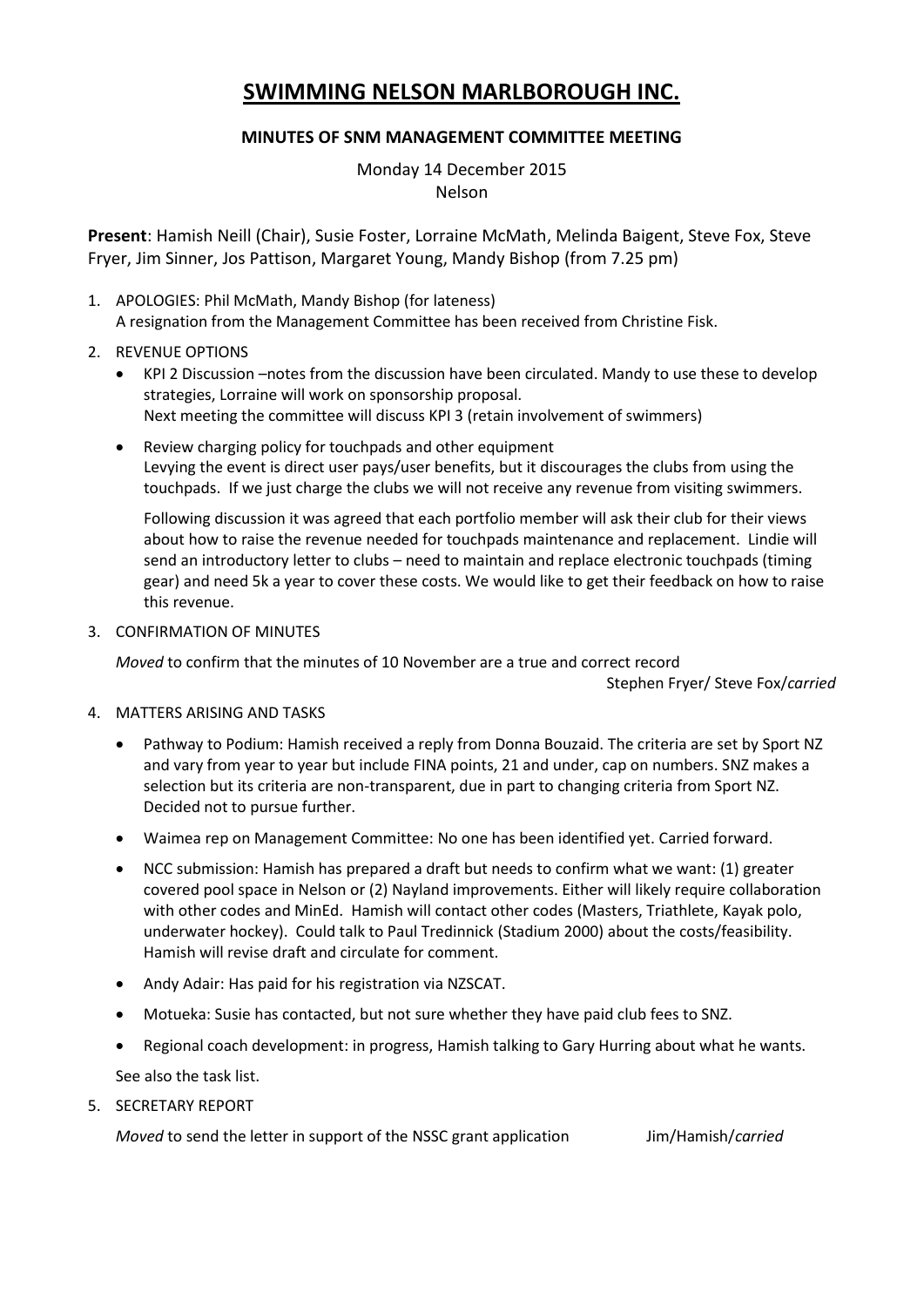*Moved* to confirm the decision of the June meeting to award a badge and bar to those who earned it in 2015 and to those who re-qualified in 2015 Jim/Stephen/*carried*

*Moved* to accept the Secretary report **Hamish/Susie/***carried* Hamish/Susie/*carried* 

6. TREASURER REPORT

Susie circulated the cash report.

*Moved* to approve the Treasurer's report and payment of invoices (total \$4181.11) for registrations, ribbons, auditors, and BSC and Susie/Jim/*carried* Susie/Jim/*carried* 

- 7. REGISTRAR REPORT/MEETS MANAGEMENT
	- Zonal meet

Need to start thinking about this in July so that it can be discussed at the SI committee meeting at SI Champs. Could invite Amanda to identify the tasks that need to be determined for next year – then can be discussed at SI committee. Jim and Hamish to discuss approach.

NM Age Groups

Duty clubs (refreshments): Tasman, Nelson South, Waimea and SNM. Susie offered to coordinate for SNM.

Officials/timekeeper roster: Lorraine and Phil

April meet (2 session meet)

*Moved* that SNM host the 2 session meet on 2 April 2016 at Richmond Aquatic Centre and that Hamish book the pool Jim/Mandy/*carried*

Adopt an existing meet format (e.g. Tasman meet last weekend – all events)

• SNM Calendar

*Moved* to tentatively set the NM SC Champs (Winter meet) for 5 and 6 August and to confirm this with clubs early in 2016 **Jim/Hamish/***carried* Jim/Hamish/*carried* 

Lorraine will book pool.

Margaret noted the need to change the Standing Orders to reflect the new names such as NM SC Champs (winter) and NM LC champs (NM Age Groups).

*Moved* that the Registrar's report be adopted and the following be confirmed as new NM records:

| <b>BSC Long Distance Club Champs 20 Nov 2015</b> |             |           |    |     |          |          |                    |              |              |  |
|--------------------------------------------------|-------------|-----------|----|-----|----------|----------|--------------------|--------------|--------------|--|
| 800 Free                                         |             | SC        | 11 |     | M        | 14:07.58 | Oliver Mandeno     | <b>BLENM</b> |              |  |
| NSSC Young Guns 21 Nov 2015                      |             |           |    |     |          |          |                    |              |              |  |
| 400 IM                                           |             | SC        | 11 |     | F        | 6:10.41  | Finella Gibbs-Beal |              | <b>NLSNM</b> |  |
| <b>NSSC Club Champs 4 Dec 2015</b>               |             |           |    |     |          |          |                    |              |              |  |
| 1500                                             | Free        | SC        | 11 | - F | 21:28.90 |          | Finella Gibbs-Beal | <b>NLSNM</b> |              |  |
| 1500                                             | Free        | <b>SC</b> | 17 | - F | 18:20.01 |          | Ellie Rukuwai      | <b>NLSNM</b> |              |  |
| 800                                              | Free        | SC.       | 11 | M   | 11:46.38 |          | Reuben Lile        | <b>NLSNM</b> |              |  |
| Tasman Christmas Ribbon Meet 12 Dec 2015         |             |           |    |     |          |          |                    |              |              |  |
| 50                                               | Free        | LC        | 16 | M   | 24.53    |          | Sam McKenzie       | TASNM        |              |  |
| 100                                              | Free        | LC.       | 16 | M   | 53.40    |          | Sam McKenzie       | TASNM        |              |  |
| 1500                                             | Free        | LC        | 17 | M   | 16:47.51 |          | Thomas Heaton      | TASNM        |              |  |
| 200                                              | <b>Back</b> | LC        | 17 | М   | 2:22.04  |          | Thomas Heaton      | TASNM        |              |  |

Jim/Lorraine/*carried*